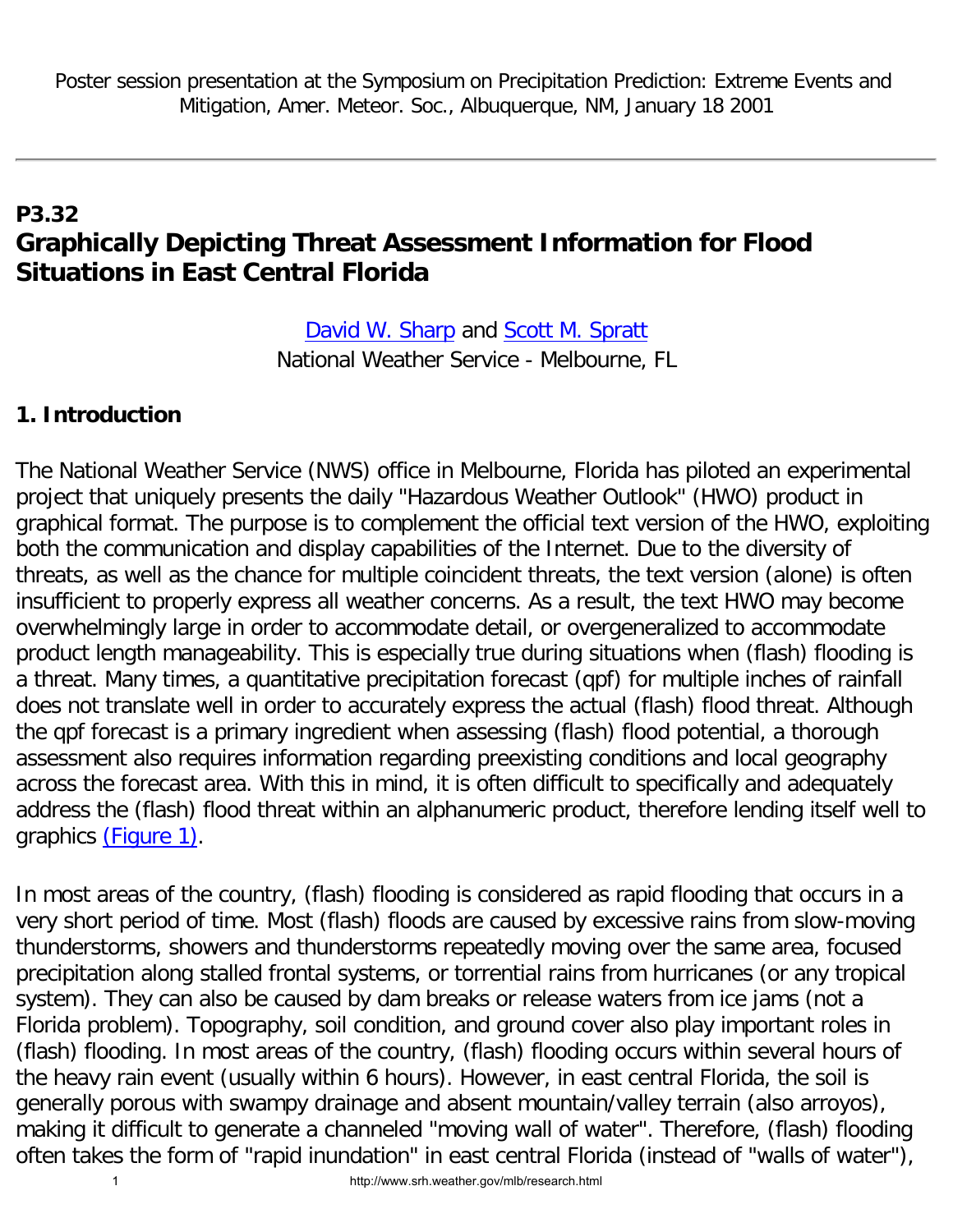and thus the descriptive term "flash" is generally removed from official National Weather Service products in Florida. (Note: The term "flash" will be left off for the remainder of our discussion.) Even though east central Florida frequently experiences high intensity rainfall events, localized/brief urban flooding is the most common form of flooding. Importantly, the infrequent occurrence of significant life/property threatening flooding is a function of both high rainfall intensity and longer rainfall duration in the presence of abundant tropical moisture. Of course, flooding rain from landfalling (or passing) tropical cyclones is a major concern since all of these contributing factors are usually maximized. Since flooding during a tropical event can be so devastating, this has prompted a parallel project to depict the Hurricane Local Statement (HLS) in graphical form. This initiative stemmed from the preliminary success of the graphical HWO in the shadow of the hazard situations presented by Hurricanes Floyd and Irene (1999). The desire is to better depict all associated threats, beyond the traditional wind and surge, that a tropical cyclone can place upon a given forecast area without being confined to the text HLS product only. The opportunity to more accurately portray the flood threat from a tropical cyclone is currently considered a high priority.

### **2. The Graphical Hazardous Weather Outlook**

The experimental graphical HWO (gHWO) is composed everyday coincident with the textual HWO and is issued between 6 and 7 AM. Users consist of Emergency Managers, Law Enforcement, Water Management Districts, Media, other government agencies, and the public, with a subset of each serving as the customer feedback group. The intent is to provide decision makers with the necessary hazardous weather information for planning purposes early each day. Updates and amendments are made whenever necessary, but a routine update is provided at 11 AM each day during the central Florida warm/wet season to better depict the forthcoming afternoon convection. The graphical HWO consists of a combination of interactive text and web graphic products that individually address expected weather threats for the next 12 (up to 24) hours. Upon entering the main web page, the user is shown a control panel which indicates the hazard categories relevant to east central Florida (Pendergrast, et al., 2000). The hazard categories include THUNDERSTORMS (severe and strong), FLOODING, SEASONAL, MARINE, and WILD FIRE. The control panel acts as the center for navigation where the user can quickly view each threat category in separate web frames.

Each threat, to include flooding threat from heavy rain [\(Figure 2\)](#page-4-0), is depicted by a Degree of Threat (DoT) and then a Threat Area Map (TAM). The DoT is separated into five ascending threat levels. For flooding, the levels are separated as follows: Level 1- Flood Threat, Level 2 - Moderate Flood Threat, Level 3 - High Flood Threat, Level 4 - Very High Flood Threat, and Level 5 - Extreme Flood Threat. Forecast concerns are governed by the confidence that flooding will occur within the county warning/forecast area and its subsequent coverage. Therefore, a function was developed to help forecasters make a reasonable determination of an appropriate maximum DoT for the day. The DoT function is expressed as C(AxB); where "A" is the percent Confidence (of flood occurrence), "B" is the percent Coverage (by county), and "C" is an Impact Coefficient. The product of Confidence x Coverage yields a range of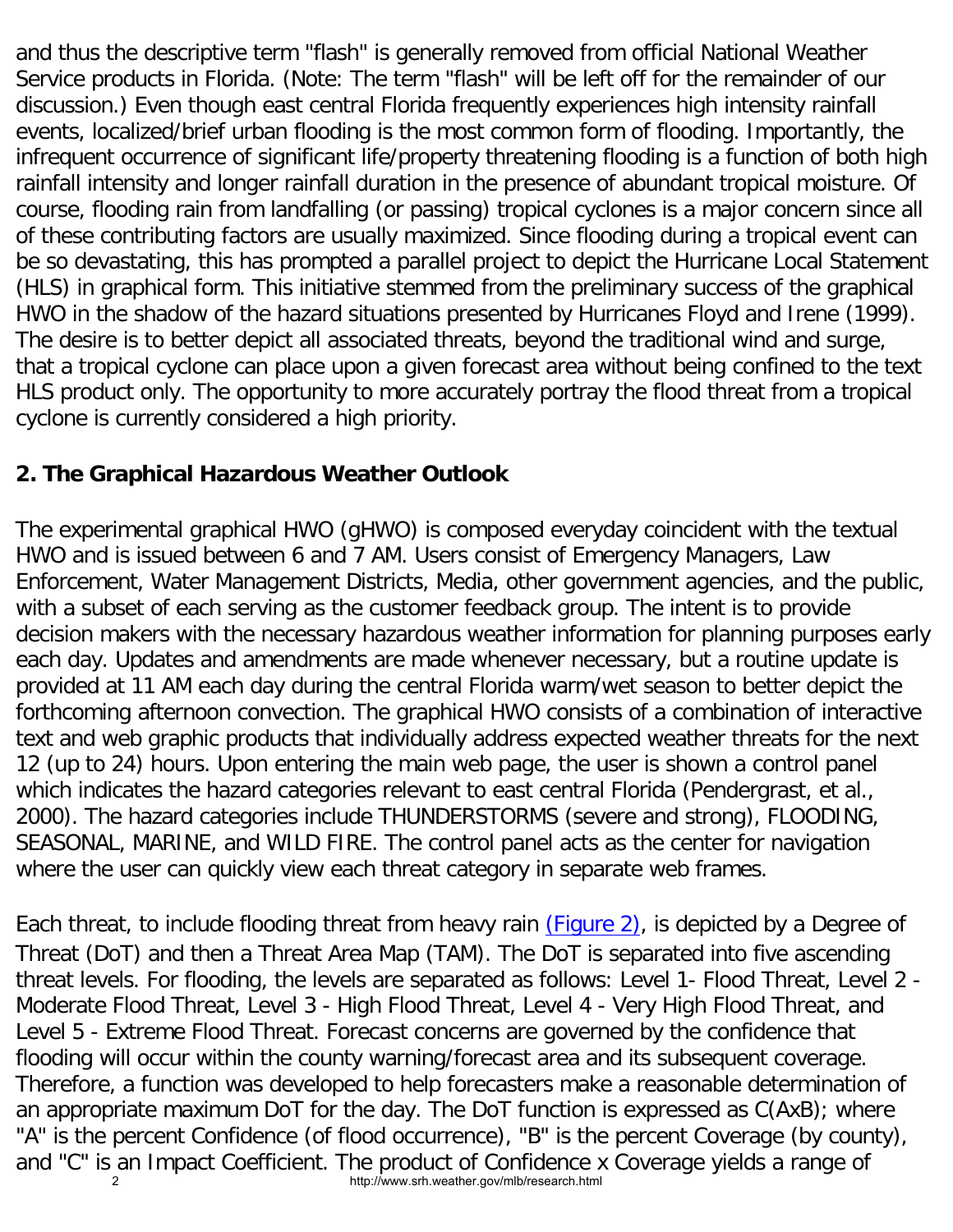values between 0 and 1.0. The Impact Coefficient is then applied to heighten the threat level for increasing magnitudes as they relate to potential impacts to life and property. Empirical values of 1.0 (for 1x flash flood guidance), 1.25 (for 2x flash flood guidance), and 1.5 (for 3x+ flash flood guidance) are currently used (and under evaluation). The derived value is then compared to an empirically calibrated scale to determine the maximum DoT [\(Figure 3\).](#page-5-0)

So far, presenting graphical flood threat information has been well received from our customer feedback group. As events take place, verification will play an increasingly important role in the refinement of flood threat assessment techniques. The expectations of our customers is already beginning to shift towards graphical products; we must meet the challenge.

Visit the [gHWO](http://www.srh.weather.gov/mlb/ghwo/ghwomain.shtml) website for a complete overview of the product.

## **3. The Graphical Hurricane Local Statement**

During the 1999 hurricane season, NWS Melbourne became aware of the possibility of presenting the Hurricane Local Statement in graphical format. Similar to the textual HWO, the textual HLS (issued every 3 to 6 hours) often became rather long when attempting to address certain elements with detail, while at other times too vague when attempting to keep the product within a manageable length. Both dilemmas subtract from the usefulness of the product for our users. Hurricanes Floyd and Irene served as contrasting cases and collectively prompted the initiative to explore graphical depictions. Working each event retrospectively (as originally forecast), the framework for a suite of graphical products was made. Each tropical cyclone hazard was identified [\(Figure 4\)](#page-5-1) with a method to compare hazards against one another to determine which would be of greater threat to east central Florida. This approach focuses on the impacts of the tropical cyclone on a given forecast area and does not try to manipulate the defining traits of the storm. That is, it maintains the Saffir-Simpson scale as the appropriate method to categorize the strength of the storm without ignoring the potential impacts of its other associated hazards. Hazards such as flooding rain (and tornadoes) can be separately determined and addressed [\(Figure 5\)](#page-6-0).

*Visit the [gHLS website](http://www.srh.noaa.gov/mlb/ghls/index.php) for a complete overview of the product.*

## **4. Summary**

Little doubt can be cast upon the fact that there is growing demand by users for graphical forecast products. A major challenge is the attempt to make these products consistent issuance-to-issuance and forecaster-to-forecaster. An attempt has been made by NWS Melbourne to provide graphical hazardous weather information, particularly the threat of flooding rain, routinely and consistently, complementing both the textual Hazardous Weather Outlook and the Hurricane Local Statement. Several events have already occurred where flood threat information has been provided within the graphical HWO. During September (2000), the 3 http://www.srh.weather.gov/mlb/research.html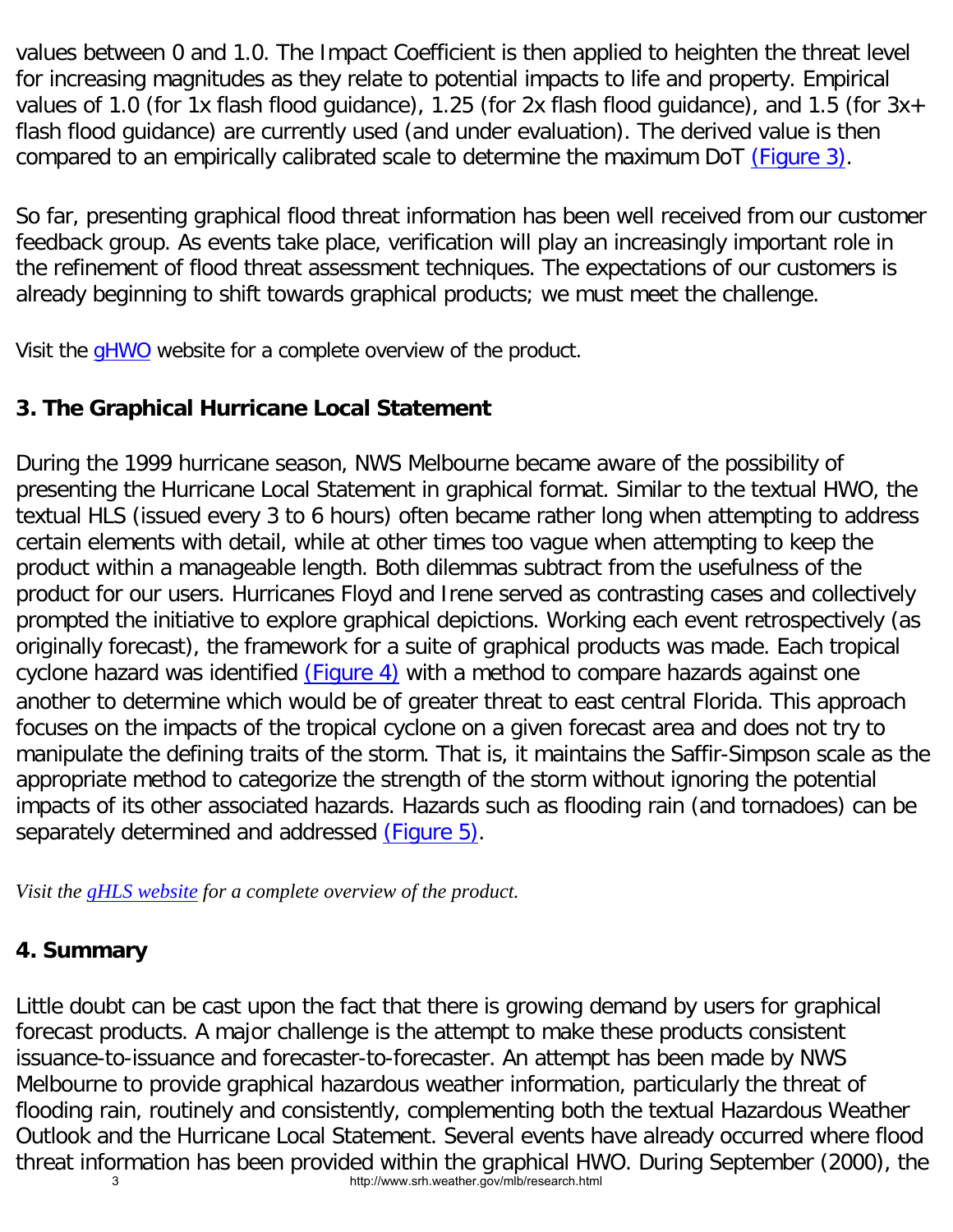graphical HLS was formally launched when Tropical Storm Gordon caused watches to be placed over part of the east central Florida coast. Graphics were issued to support the textual HLS and were considered more effective in threat depiction.

#### **5. References**

For reference listing, please visit the [graphical HWO website.](http://www.srh.weather.gov/mlb/ghwo/ghwomain.shtml)

<span id="page-3-0"></span>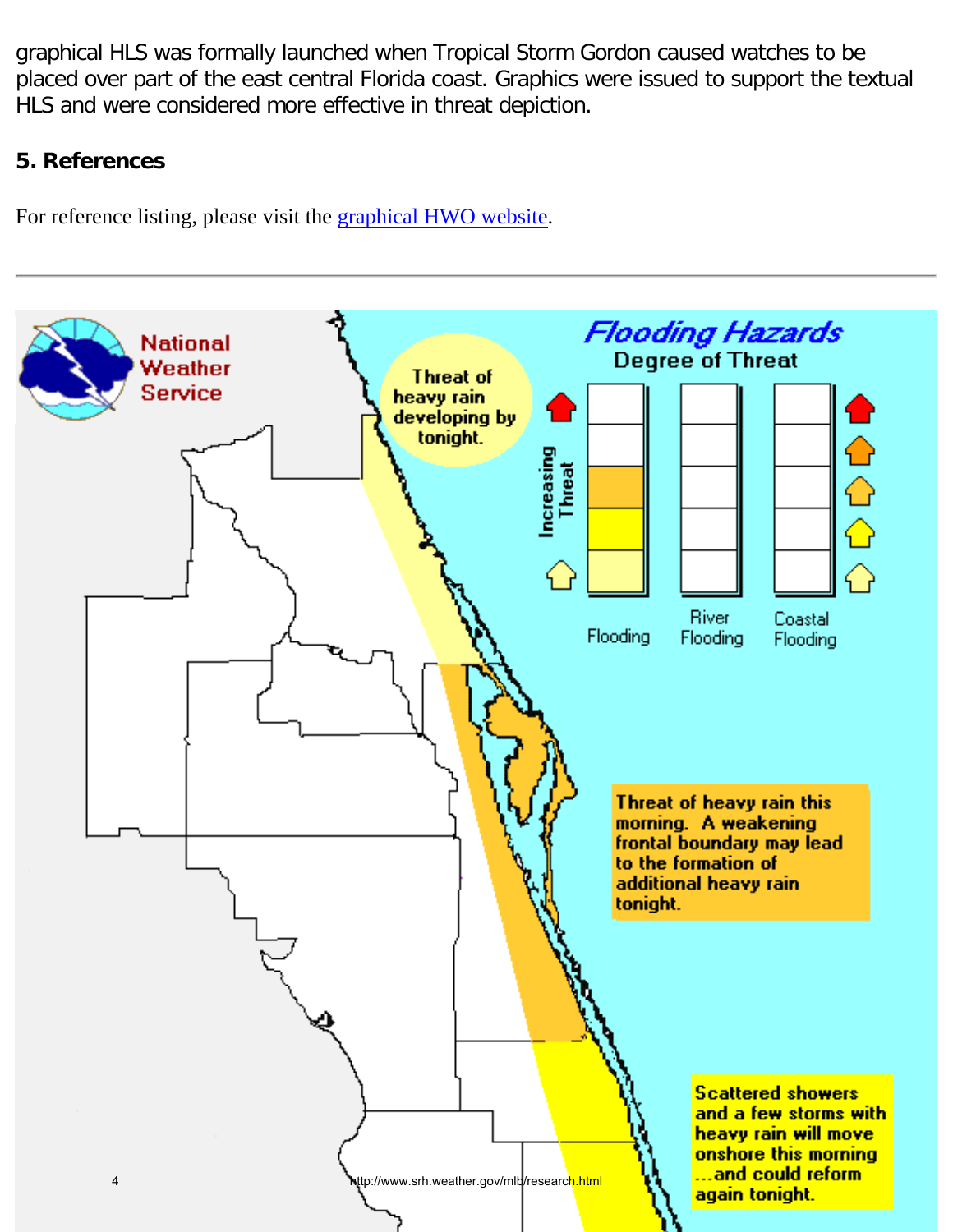<span id="page-4-0"></span>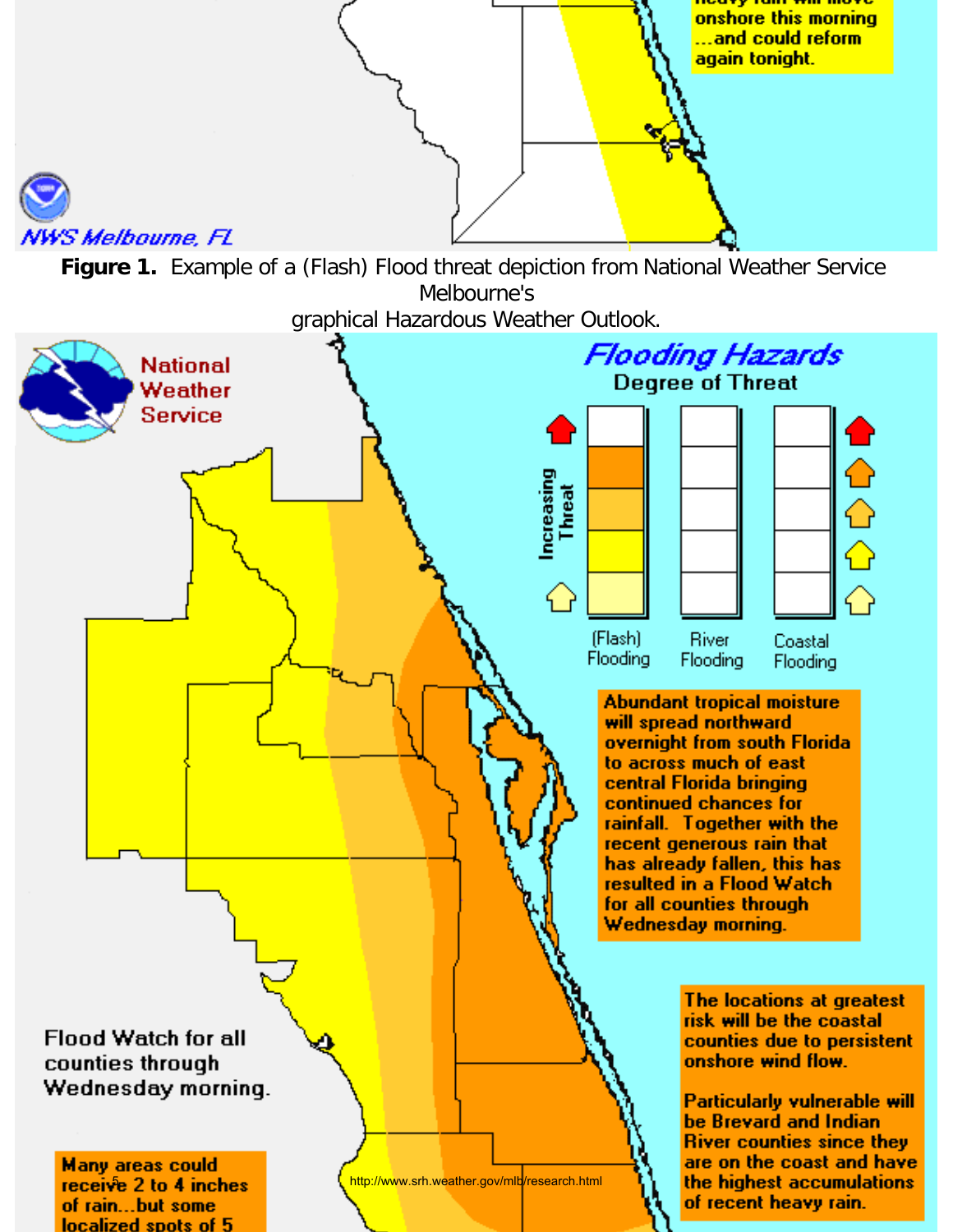

<span id="page-5-0"></span>

this information is then represented on the Threat Area Map.



**Figure 3.** Empirically calibrated scale used to determine the maximum Degree of Threat for (Flash)

<span id="page-5-1"></span>Flooding when composing the graphical Hazardous Weather Outlook for East-Central Florida.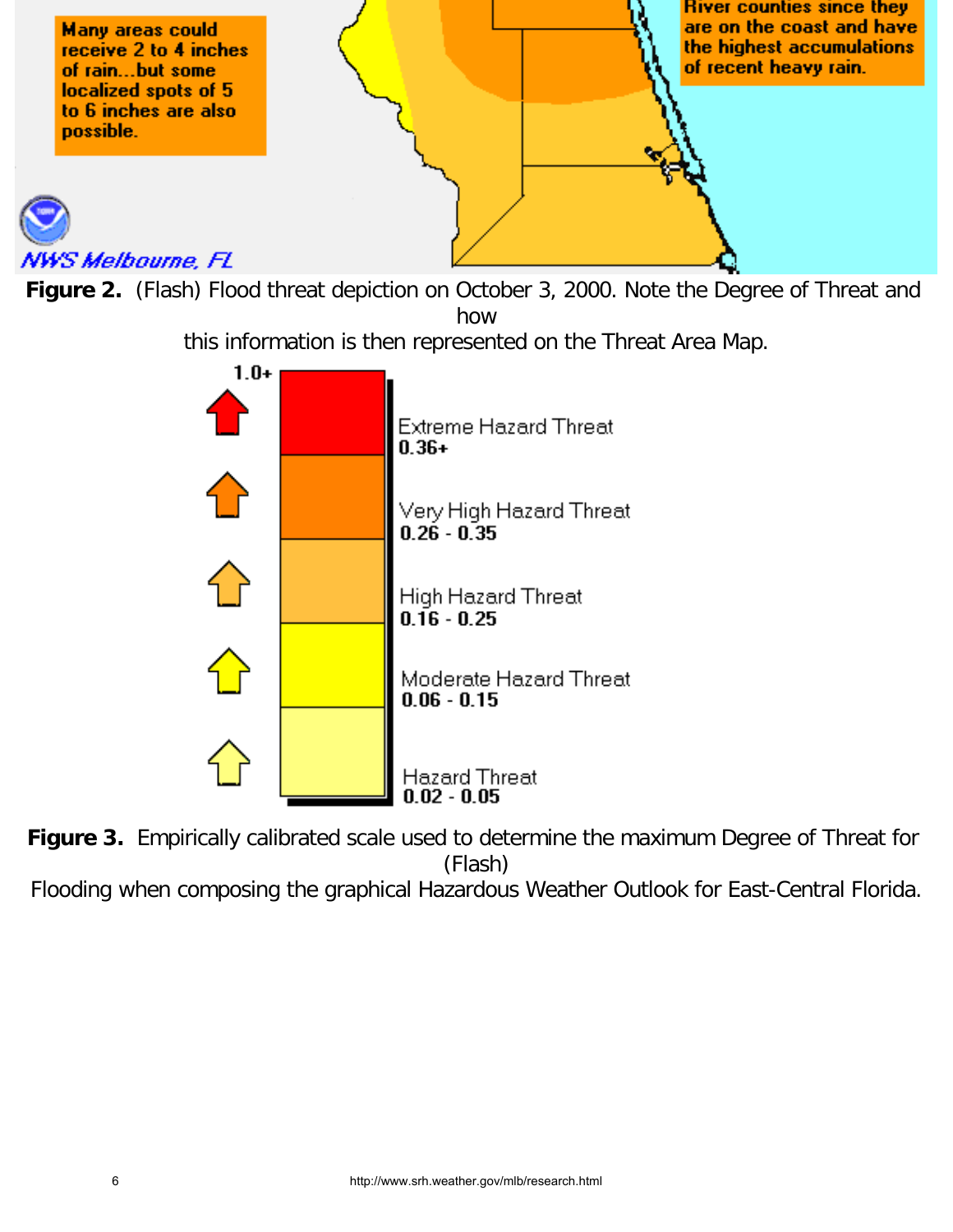

**Figure 4.** Uniquely, individual hazards can be compared against one another to reveal the greater

<span id="page-6-0"></span>threats as the tropical cyclone impacts any given area that is under a Hurricane/Tropical Storm Watch/Warning. Importantly, the depiction is geographically-centered and not storm-centered.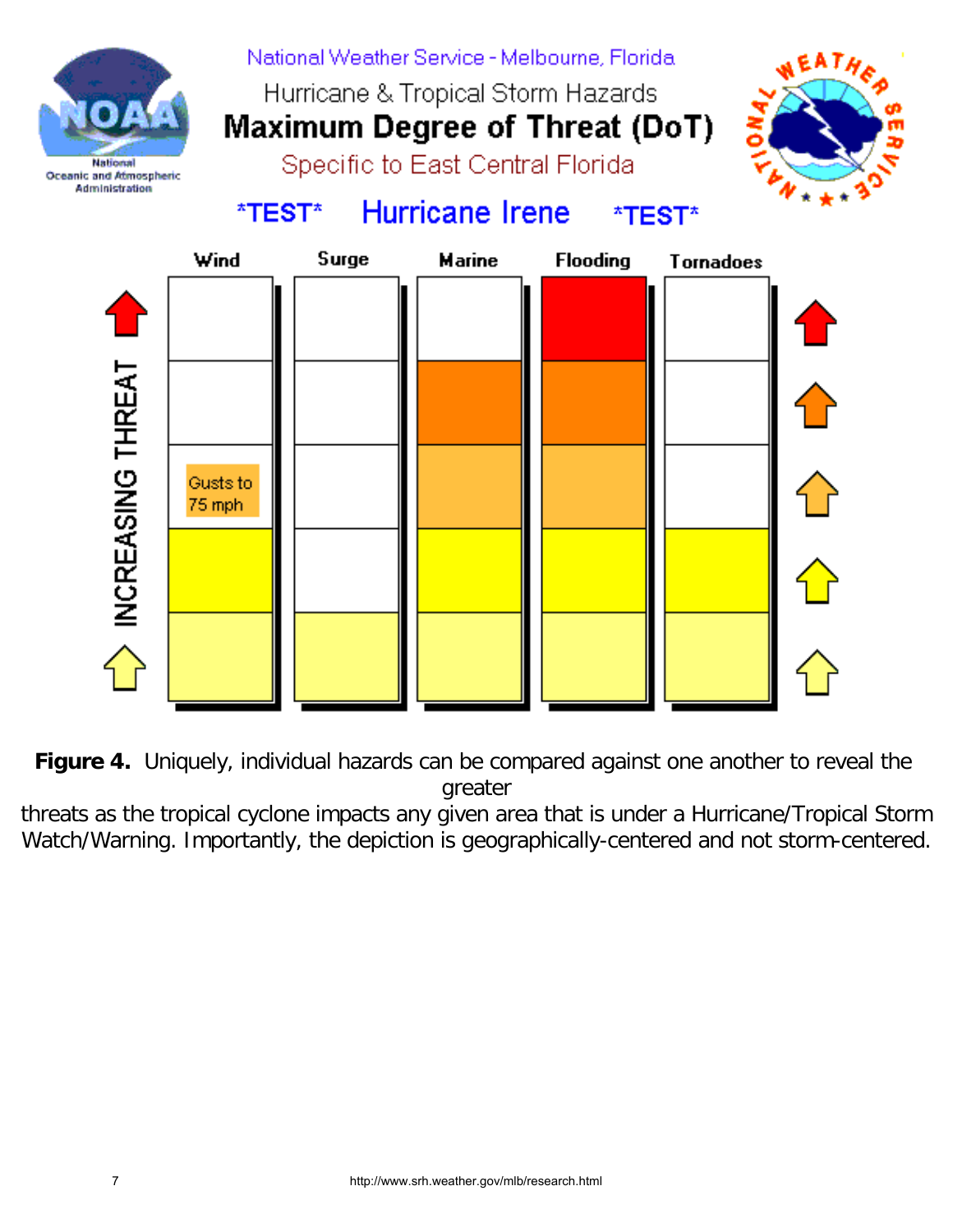

**Figure 5.** Prototype graphics were created using actual forecast information from the Hurricane Irene 8 http://www.srh.weather.gov/mlb/research.html